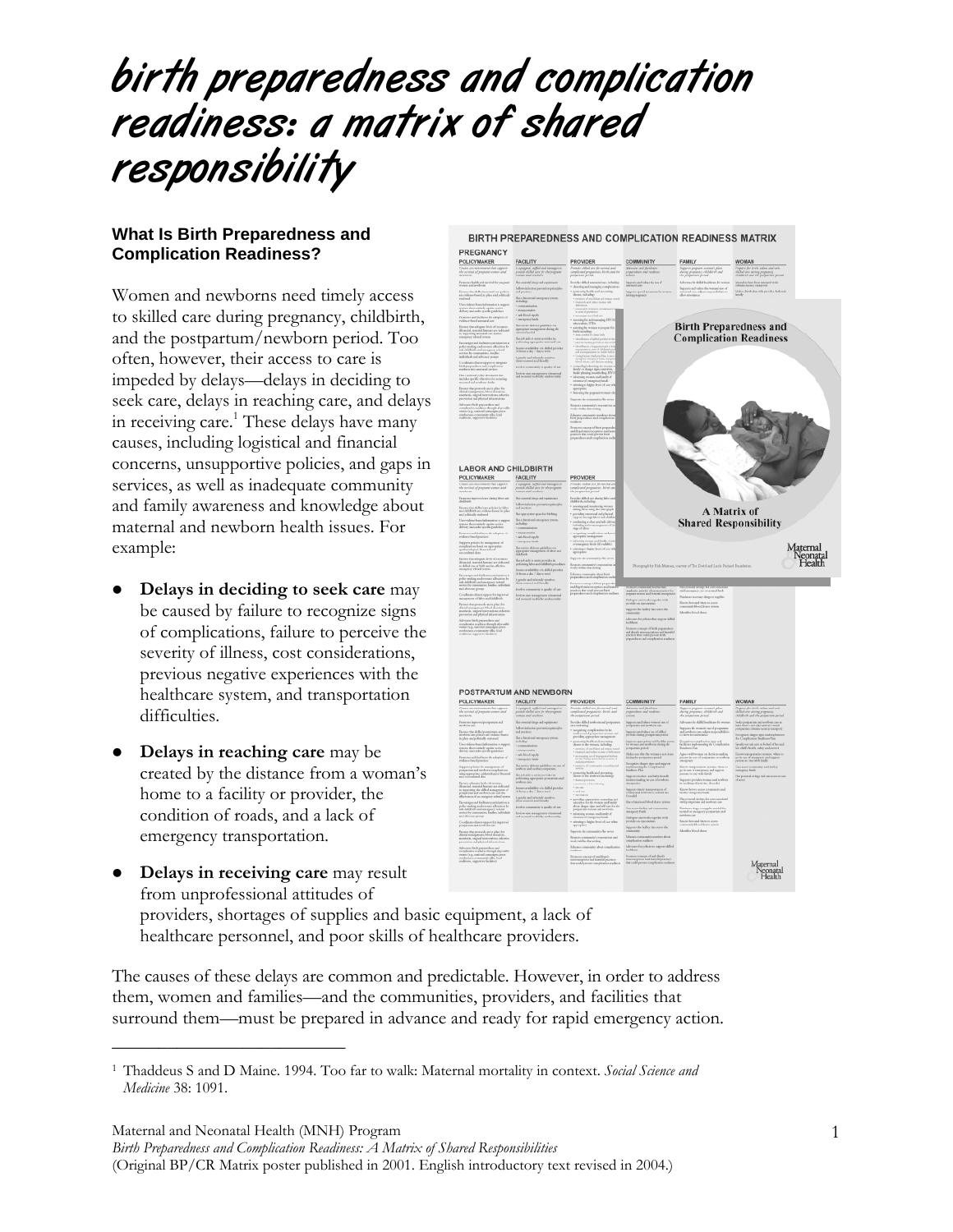**Birth Preparedness and Complication Readiness (BP/CR)** is the process of planning for normal birth and anticipating the actions needed in case of an emergency. Responsibility for BP/CR must be shared among all safe motherhood stakeholders—policymakers, facility managers, providers, communities, families, and women—because a coordinated effort is needed to reduce the delays that contribute to maternal and newborn deaths. Each stakeholder has an important role to play from creating appropriate policies to strengthening facilities and providers to implementing effective community systems to adopting informed practices at home. Together, stakeholders can plan for the care that women and newborns need during pregnancy, childbirth, and the postpartum/newborn period, prepare to take action in emergencies, and build an enabling environment for maternal and newborn survival.

## **About the BP/CR Matrix**

The **Birth Preparedness and Complication Readiness Matrix** delineates the roles of policymakers, facility managers, providers, communities, families, and women in ensuring that women and newborns receive appropriate, effective, and timely care. It outlines plans and actions that can be implemented by each group of stakeholders to build an enabling environment for normal and emergency care.

The BP/CR Matrix can be used in a variety of ways to introduce and reinforce the concept of BP/CR, to demonstrate and support shared responsibility and accountability for safe motherhood, and to plan appropriate safe motherhood interventions and activities. Using the matrix, advocacy groups can facilitate a process that helps stakeholders see how they influence barriers and solutions to seeking, reaching, and receiving care. Program planners can use the matrix to mobilize the necessary human and fiscal resources to adequately respond to stated needs and priorities. And healthcare providers can use the matrix as a reference to reinforce facility preparedness and to more fully understand their role and the skills required to deliver care throughout pregnancy, labor and childbirth, and the postpartum/newborn period.

#### **The BP/CR Matrix can be used to:**

#### **Facilitate Dialogue among Safe Motherhood Partners and Stakeholders**

The concept of BP/CR can be integrated into community mobilization and clinical workshops related to safe motherhood to improve communication and buy-in among stakeholders. Facilitating dialogue encourages everyone to see their part in finding solutions to the challenges inherent in implementing safe motherhood interventions. Through discussion, the BP/CR Matrix can be used to help stakeholders identify behaviors that must change at each stakeholder level. Participatory exercises using the BP/CR Matrix can be designed to

- $\bullet$  introduce and discuss the BP/CR concept and actions;
- encourage shared solutions to life-threatening delays;
- increase awareness of shared responsibility and the need for strategic partnerships;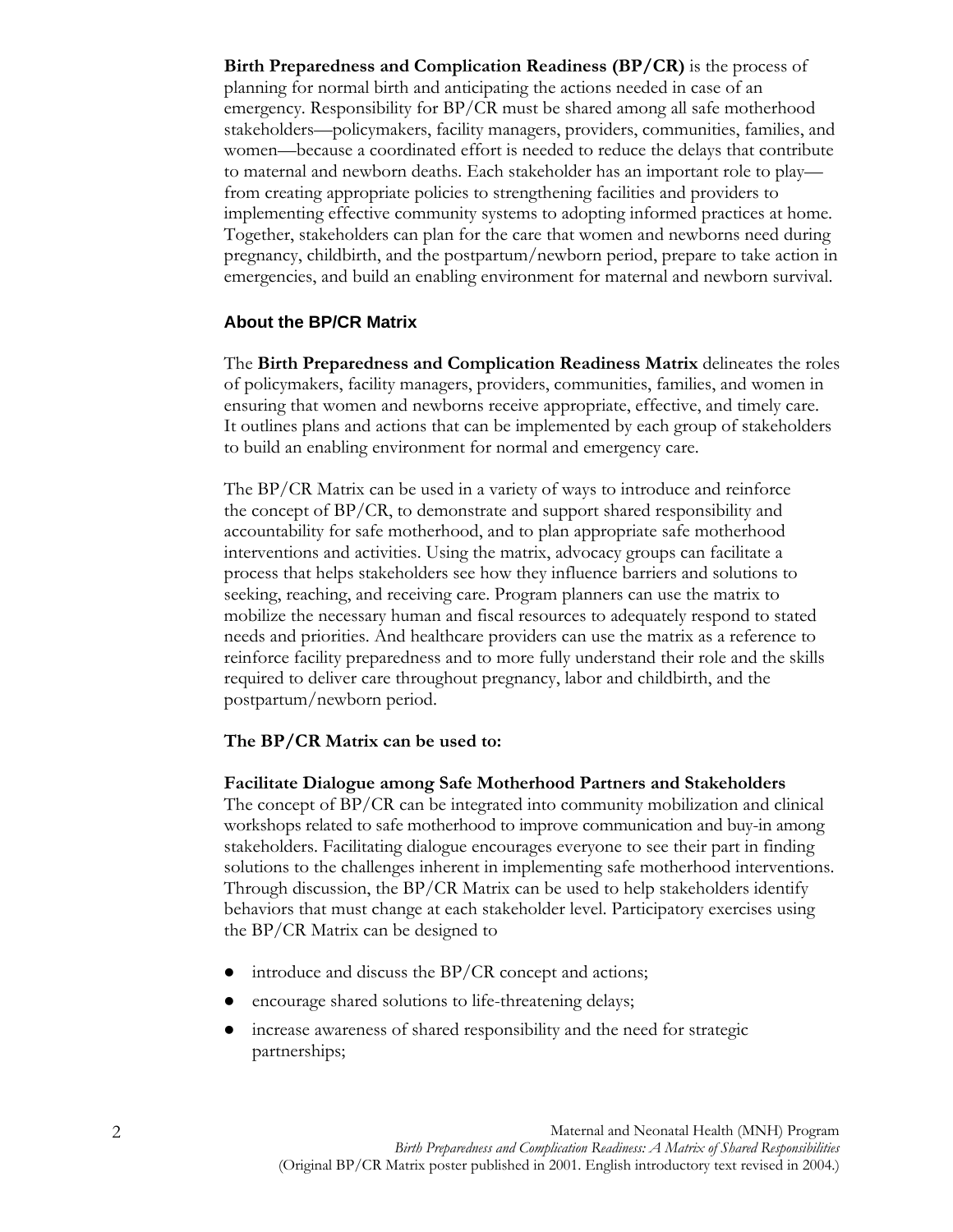- reveal barriers, such as gender, that can get in the way of effective dialogue and solutions; and
- focus on the creation and implementation of priority actions.

## **Facilitating Dialogue in Thailand**

In Thailand, during an activity aimed at generating discussion about how to ensure that all safe motherhood stakeholders are heard, participants in a safe motherhood workshop were given the name of a stakeholder—e.g., ob/gyn, midwife, or minister of health—and were asked to represent that stakeholder throughout the exercise. Participants were then asked to recommend two interventions to improve safe motherhood, and to defend their choices. This exercise was extremely effective at pointing out barriers created by power and gender. Further, it illustrated the fact that many times, dialogue about safe motherhood does not include the voice of women, families, and communities. Without their involvement, interventions may not meet the needs of the people for which they are designed.

# **Guide Safe Motherhood Program Planning and Interventions**

Based on behaviors and skills listed in the BP/CR Matrix, program planners can develop appropriate program interventions and activities and adapt them to local realities. Key interventions from the matrix can be made into checklists and used in facilities by providers, or by community members.

## **Initiating a Work Plan in China**

In China, the Bazhong Rural Health Improvement Project conducted a workshop at which participants used the BP/CR Matrix to identify key interventions before, during, and after pregnancy at each stakeholder level. Participants also identified challenges facing the implementation of each of the proposed interventions and developed solutions for overcoming these challenges. Working through these challenges and solutions will help program planners and implementers construct a realistic program work plan and build awareness of the need for shared responsibility.

In addition, the matrix can be used in the performance and quality improvement process as a guide when assessing gaps in standards of care, skills and competencies of providers, and facility readiness. This assessment then provides the basis of work with program planners, decision makers, facility managers, and providers themselves to strengthen facility-based care and link facilities to communities and households.

Finally, NGOs and government agencies can replicate and adapt the matrix and use it as a guide when advocating for important policy actions.

## **Assess Progress toward Improved BP/CR Awareness and Action**

Program planners and managers can use the BP/CR Matrix as a participatory self-assessment tool to monitor and assess progress toward the implementation of actions and interventions on the matrix, and to identify benchmarks that indicate progress toward achievement of their goals.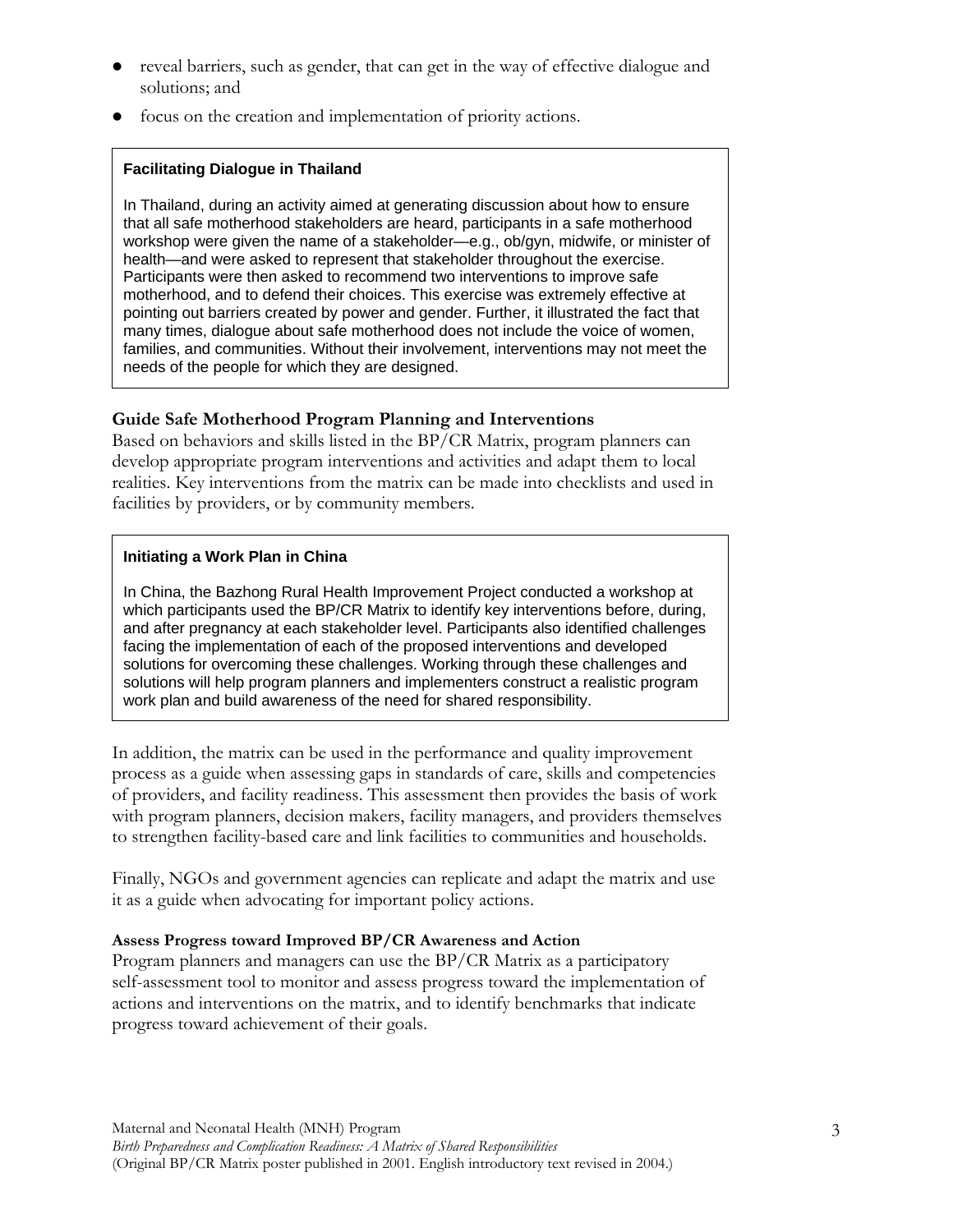#### **Identifying Appropriate Interventions in Zambia**

At a workshop aimed at forming a White Ribbon Alliance in Zambia, a chart like the BP/CR Matrix, with the names of stakeholder groups appearing at the tops of empty columns, was fixed to the wall of the meeting room. Participants in the workshop including providers, policymakers, and community members—were divided into small groups to brainstorm the key actions needed by each stakeholder group to improve BP/CR. Groups wrote their ideas on cards and then attached them to the chart under the appropriate heading. Key actions identified included the need to improve roads, expand and strengthen education, and increase access to antenatal care. By looking at how their ideas differed from those on the BP/CR Matrix, participants were able to explore the reasons why women experience delays in seeking care and/or receiving care in Zambia, such as lack of information, the belief that women should be able to bear the pain of childbirth, and the need for better access to skilled providers. Overall, the activity helped participants recognize the need to get accurate information to families and communities and the importance of ensuring that appropriate supplies and staff are available at health facilities.

#### **Identify and Demonstrate Policy and Advocacy Priorities**

The BP/CR Matrix can be used to demonstrate to policymakers how policies affect the ability of women, families, communities, and facilities and providers to prepare for normal births and respond to obstetric and newborn emergencies. By making this information concrete and showing policymakers the responsibilities of each stakeholder group, advocates help to support provider and community demands for updated policies and protocols and improvements in access and quality.

#### **Planning for Advocacy in India**

The White Ribbon Alliance of India used the BP/CR Matrix as part of its strategic planning workshop to identify priority issues for the group's advocacy activities. Participants first divided into two groups. Using the BP/CR Matrix as a guide, each group identified two priority actions during pregnancy, labor and childbirth, and the postpartum/newborn period. Each group then read their priority actions aloud, and those identified by more than one group were noted. Five common issues were identified, which was an important first step toward reaching a common understanding about what is needed to improve BP/CR. Based on these discussions, participants used the matrix to develop a best practices guide for community leaders and other lay people. Outputs of discussions were also used to guide the development of strategic objectives for the next two years. As a result of the efforts of the White Ribbon Alliance in India, the Indian government adopted the BP/CR best practices guide and declared April 11, Mahatma Gandhi's wife's birthday, Safe Motherhood Day.

#### **Develop Targeted Safe Motherhood Messages**

The BP/CR Matrix can be used in the creation of safe motherhood communication messages that raise awareness among women, families, and communities about the importance of birth preparedness and complication readiness. Program leaders can develop messages to be delivered through media, drama, and other methods appropriate to low-resource settings.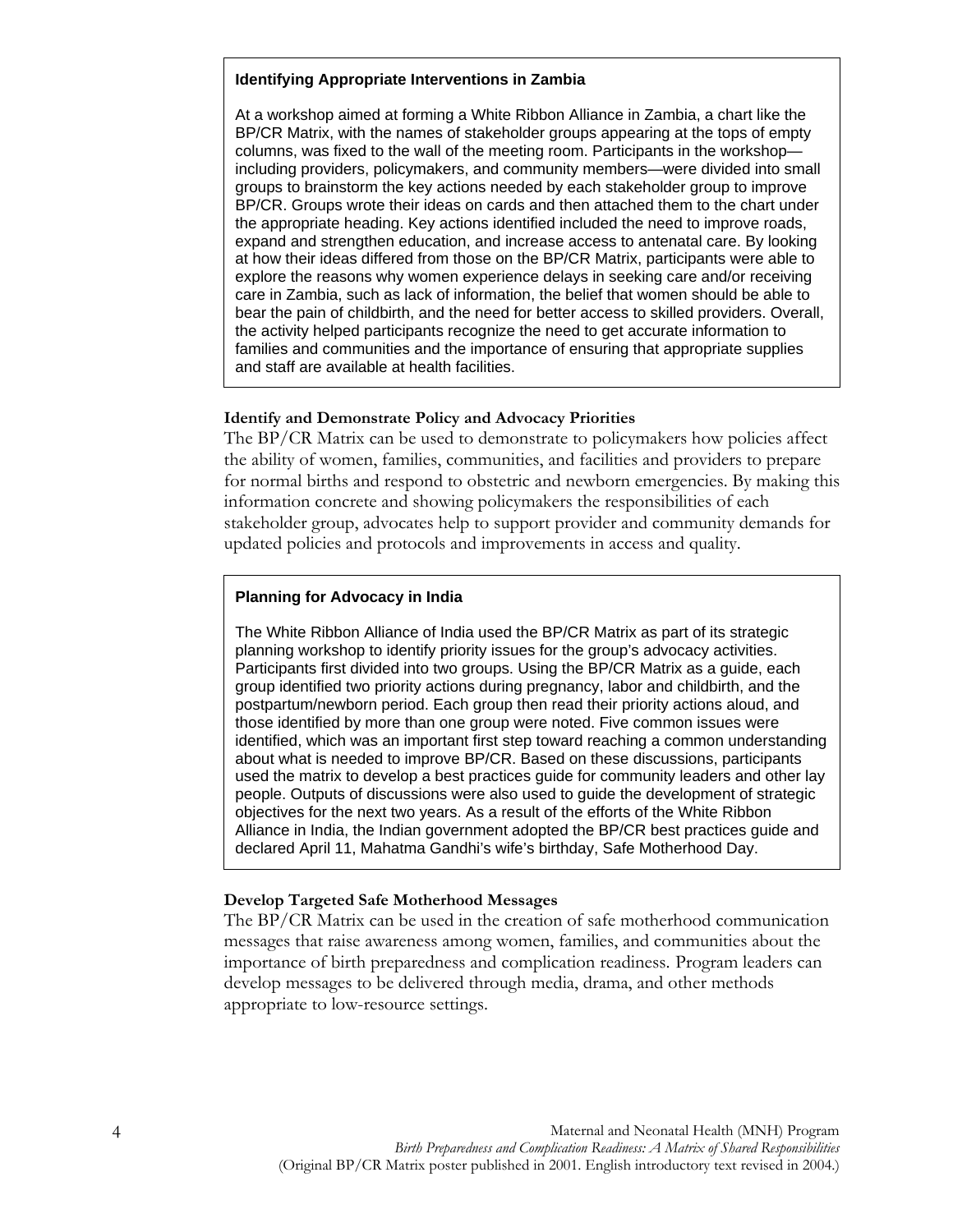#### **Delivering BP/CR Messages in Haiti**

Participants in a safe motherhood workshop in Haiti used the French version of the BP/CR Matrix when building an alliance for safe motherhood. After choosing priority interventions for each stakeholder, they designed messages based on these key interventions and discussed the best medium to use to deliver the messages to policymakers, providers, facilities, communities, families, and women. Key messages revolved around the theme of being prepared and identifying emergency transport long before an emergency arises. Participants hoped to deliver key BP/CR messages via the radio and drama on significant days such as Mother's Day.

### **Build Informed Demand for Maternal and Newborn Care**

As empowered participants in their own healthcare, women, families, and communities expect more of providers and healthcare services. Program planners and managers can use the BP/CR Matrix as a guide in designing communication strategies to generate informed demand and plan for the resulting service delivery needs.

## **Building Informed Demand in Nepal**

The BP/CR Matrix was used, along with Nepal's National IEC/BCC Strategy for Safe Motherhood, in the development of the SUMATA (Care, Share, Prepare) initiative, a communication initiative that encourages families to care for women during pregnancy, to share their work, and to prepare for birth. As a part of SUMATA, community mobilizers counsel pregnant women and their families to be aware of and use local health services and to make arrangements for care at birth. In doing so, their work is guided by the Birth Preparedness Package (Jeevan Suraksha in Nepali), which was developed using the BP/CR Matrix and is a key component of the SUMATA campaign.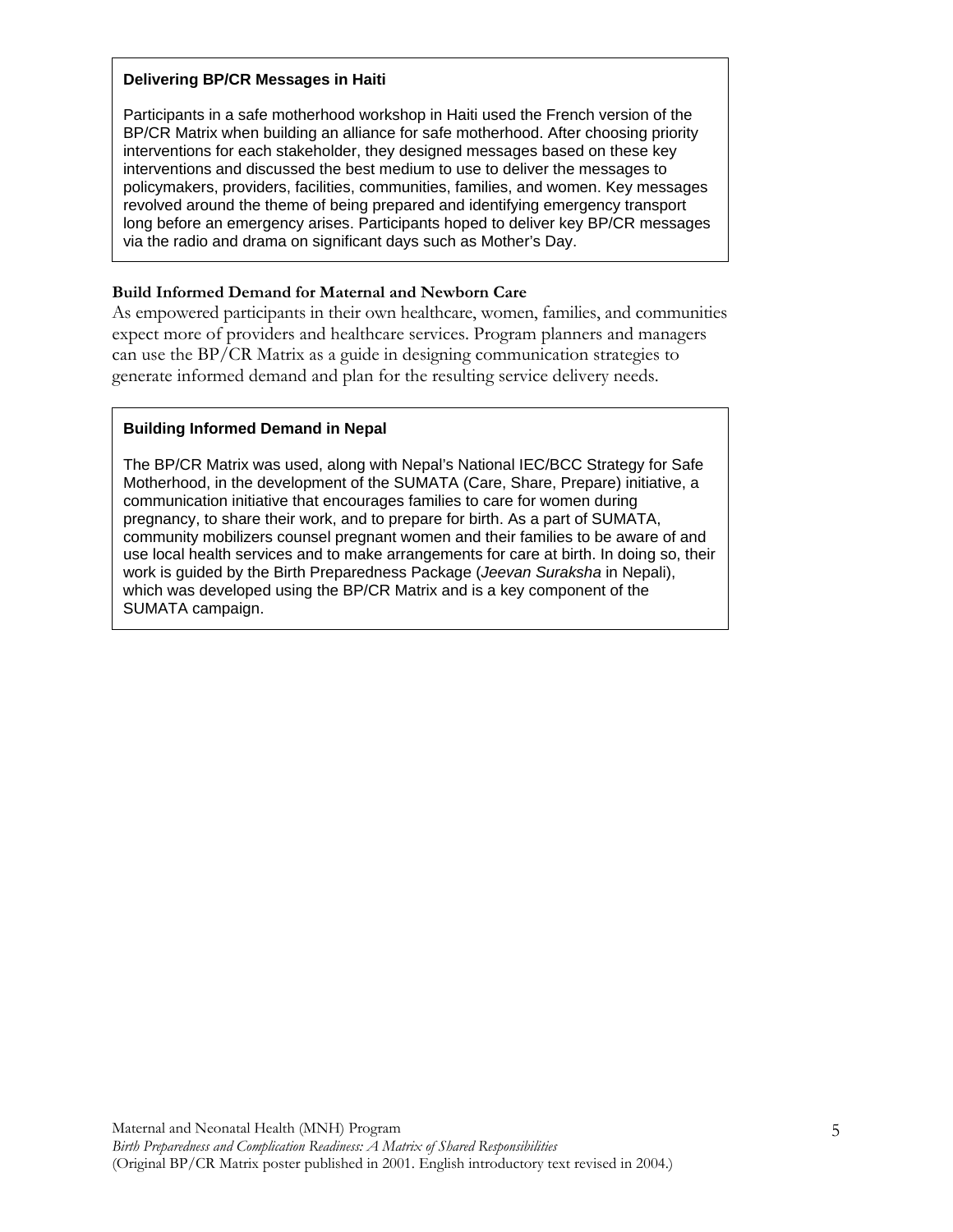# **The BP/CR Matrix: Pregnancy**

| <b>POLICYMAKER</b>                                                                                                                                                                                                                                                                                                                                                                                                                                                                                                                                                                                                                                                                                                                                                                                                                                                                                                                                                                                                                                                                                                                                                                                                                                                                                                                                                                                                             | <b>FACILITY</b>                                                                                                                                                                                                                                                                                                                                                                                                                                                                                                                                                                                                                                                                                         | <b>PROVIDER</b>                                                                                                                                                                                                                                                                                                                                                                                                                                                                                                                                                                                                                                                                                                                                                                                                                                                                                                                                                                                                                                                                                                                                                                                                                                                                                                                                                                                                                                                                                                                                                                                                                      |
|--------------------------------------------------------------------------------------------------------------------------------------------------------------------------------------------------------------------------------------------------------------------------------------------------------------------------------------------------------------------------------------------------------------------------------------------------------------------------------------------------------------------------------------------------------------------------------------------------------------------------------------------------------------------------------------------------------------------------------------------------------------------------------------------------------------------------------------------------------------------------------------------------------------------------------------------------------------------------------------------------------------------------------------------------------------------------------------------------------------------------------------------------------------------------------------------------------------------------------------------------------------------------------------------------------------------------------------------------------------------------------------------------------------------------------|---------------------------------------------------------------------------------------------------------------------------------------------------------------------------------------------------------------------------------------------------------------------------------------------------------------------------------------------------------------------------------------------------------------------------------------------------------------------------------------------------------------------------------------------------------------------------------------------------------------------------------------------------------------------------------------------------------|--------------------------------------------------------------------------------------------------------------------------------------------------------------------------------------------------------------------------------------------------------------------------------------------------------------------------------------------------------------------------------------------------------------------------------------------------------------------------------------------------------------------------------------------------------------------------------------------------------------------------------------------------------------------------------------------------------------------------------------------------------------------------------------------------------------------------------------------------------------------------------------------------------------------------------------------------------------------------------------------------------------------------------------------------------------------------------------------------------------------------------------------------------------------------------------------------------------------------------------------------------------------------------------------------------------------------------------------------------------------------------------------------------------------------------------------------------------------------------------------------------------------------------------------------------------------------------------------------------------------------------------|
| Creates an environment that supports<br>the survival of pregnant women and<br>newborns.                                                                                                                                                                                                                                                                                                                                                                                                                                                                                                                                                                                                                                                                                                                                                                                                                                                                                                                                                                                                                                                                                                                                                                                                                                                                                                                                        | Is equipped, staffed and managed to<br>provide skilled care for the pregnant<br>woman and newborn.                                                                                                                                                                                                                                                                                                                                                                                                                                                                                                                                                                                                      | Provides skilled care for normal and<br>complicated pregnancies, births and<br>the postpartum period.                                                                                                                                                                                                                                                                                                                                                                                                                                                                                                                                                                                                                                                                                                                                                                                                                                                                                                                                                                                                                                                                                                                                                                                                                                                                                                                                                                                                                                                                                                                                |
| Promotes health and survival for<br>pregnant women and newborns<br>Ensures that skilled antenatal care<br>policies are evidence-based, in place<br>and politically endorsed<br>Uses evidence-based information to<br>support systems that routinely update<br>service delivery and cadre-specific<br>guidelines<br>Promotes and facilitates the adoption<br>of evidence-based antenatal care<br>Ensures that adequate levels of<br>resources (financial, material, human)<br>are dedicated to supporting antenatal<br>care and an emergency referral<br>system<br>Encourages and facilitates<br>participation in policy-making and<br>resource allocation for safe childbirth<br>and emergency referral services by<br>communities, families, individuals and<br>advocacy groups<br>Coordinates donor support to<br>integrate birth preparedness and<br>complication readiness into antenatal<br>services<br>Has a national policy document that<br>includes specific objectives for<br>reducing maternal and newborn<br>deaths<br>Ensures that protocols are in place for<br>clinical management, blood donation,<br>anesthesia, surgical interventions,<br>infection prevention and physical<br>infrastructure<br>Advocates birth preparedness and<br>complication readiness through all<br>possible venues (e.g., national<br>campaigns, press conferences,<br>community talks, local coalitions,<br>supportive facilities) | Has essential drugs and equipment<br>Follows infection prevention principles<br>and practices<br>Has a functional emergency system,<br>including:<br>• communication<br>• transportation<br>• safe blood supply<br>• emergency funds<br>Has service delivery guidelines on<br>appropriate management during the<br>antenatal period<br>Has job aids to assist providers in<br>performing appropriate antenatal care<br>Ensures availability of a skilled<br>provider 24 hours a day, 7 days a<br>week<br>Is gender and culturally sensitive,<br>client-centered and friendly<br>Involves community in quality of care<br>Reviews case management of<br>maternal and neonatal morbidity and<br>mortality | Provides skilled antenatal care,<br>including:<br>• detecting and managing<br>complications<br>• promoting health and preventing<br>disease, including:<br>- provision of iron/folate and<br>tetanus toxoid<br>- vitamin A and iodine in areas with<br>deficiencies<br>- presumptive treatment of malaria<br>and worms in areas of<br>prevalence<br>- encourages use of bed nets<br>• screening for and managing<br>HIV/AIDS, tuberculosis, STDs<br>• assisting the woman to prepare for<br>birth including:<br>- items needed for clean birth<br>- identification of skilled provider<br>for the birth<br>- plan for reaching provider at time<br>of delivery<br>- identification of support people to<br>help with transportation, care of<br>children/household, and<br>accompaniment to health facility<br>- Complication Readiness Plan in<br>case of emergency: emergency<br>funds, transportation, blood<br>donors, and decision-making<br>• counseling/educating the woman<br>and family on danger signs,<br>nutrition, family planning,<br>breastfeeding, HIV/AIDS<br>• informing woman and family of<br>existence of emergency funds<br>• referring to higher levels of care<br>when appropriate<br>• honoring the pregnant woman's<br>choices<br>Supports the community s/he serves<br>Respects community's expectations<br>and works within that setting<br>Educates community members about<br>birth preparedness and complication<br>readiness<br>Promotes concept of birth<br>preparedness and dispels<br>misconceptions and harmful practices<br>that could prevent birth preparedness<br>and complication readiness |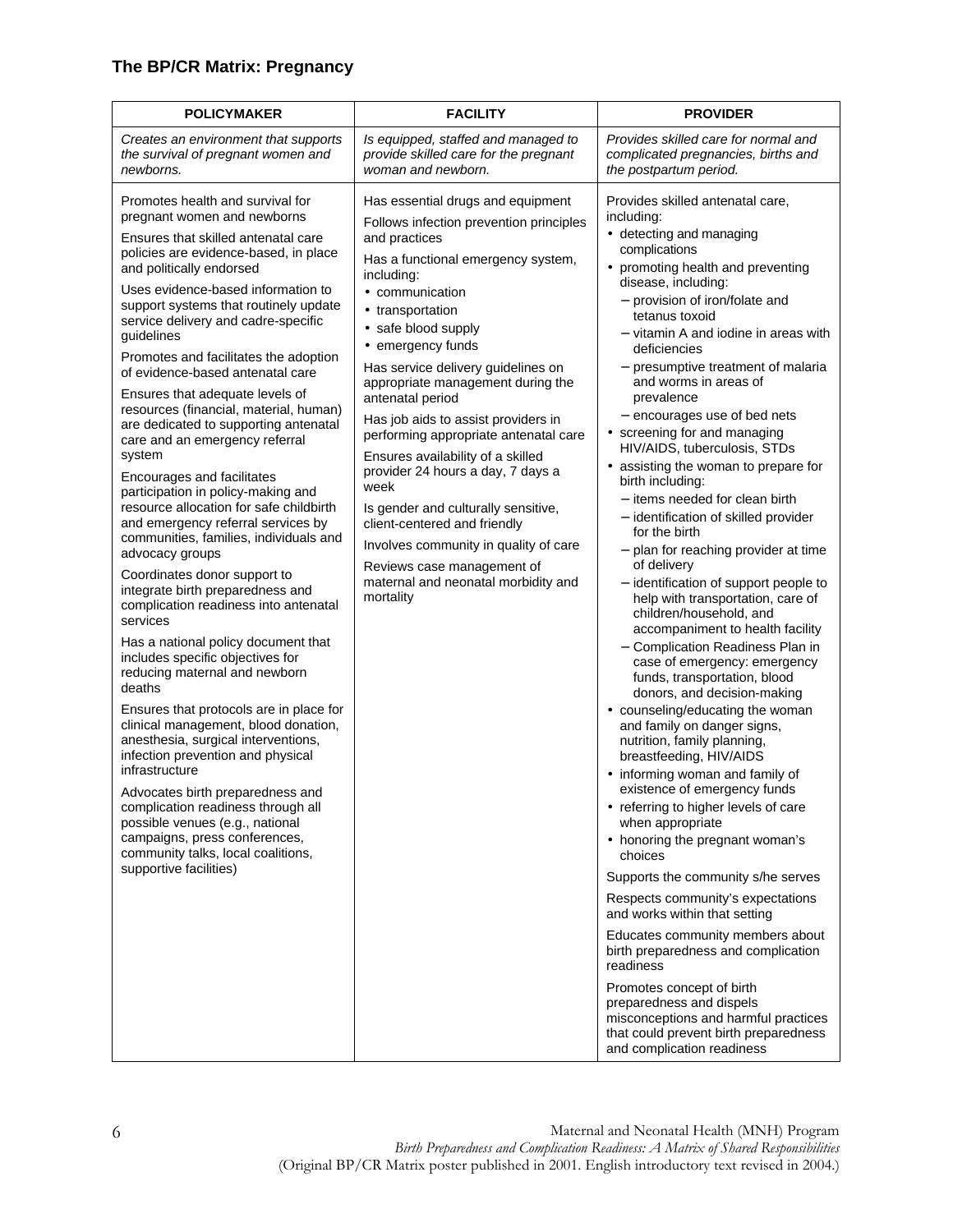| <b>COMMUNITY</b>                                                                                                                                                     | <b>FAMILY</b>                                                                                 | <b>WOMAN</b>                                                                                                    |
|----------------------------------------------------------------------------------------------------------------------------------------------------------------------|-----------------------------------------------------------------------------------------------|-----------------------------------------------------------------------------------------------------------------|
| Advocates and facilitates<br>preparedness and readiness actions.                                                                                                     | Supports pregnant woman's plans<br>during pregnancy, childbirth and the<br>postpartum period. | Prepares for birth, values and seeks<br>skilled care during pregnancy,<br>childbirth and the postpartum period. |
| Supports and values the use of                                                                                                                                       | Advocates for skilled healthcare for                                                          | Attends at least four antenatal visits                                                                          |
| antenatal care                                                                                                                                                       | woman                                                                                         | (obtains money, transport)                                                                                      |
| Supports special treatment for women                                                                                                                                 | Supports and values the woman's use                                                           | Makes a birth plan with provider,                                                                               |
| during pregnancy                                                                                                                                                     | of antenatal care, adjusts                                                                    | husband, family                                                                                                 |
| Recognizes danger signs and                                                                                                                                          | responsibilities to allow attendance                                                          | Decides and acts on where she wants                                                                             |
| supports implementing the                                                                                                                                            | Makes plan with woman for normal                                                              | to give birth with a skilled provider                                                                           |
| <b>Complication Readiness Plan</b>                                                                                                                                   | birth and complications                                                                       | Identifies a skilled provider for birth                                                                         |
| Supports mother- and baby-friendly                                                                                                                                   | Identifies a skilled provider for                                                             | and knows how to contact or reach                                                                               |
| decision-making for normal births and                                                                                                                                | childbirth and the means to contact or                                                        | the provider                                                                                                    |
| obstetric emergencies                                                                                                                                                | reach the provider                                                                            | Recognizes danger signs and                                                                                     |
| Has a functional transportation                                                                                                                                      | Recognizes danger signs and                                                                   | implements the Complication                                                                                     |
| infrastructure for woman to reach care                                                                                                                               | facilitates implementing the                                                                  | <b>Readiness Plan</b>                                                                                           |
| when needed                                                                                                                                                          | <b>Complication Readiness Plan</b>                                                            | Knows transportation systems, where                                                                             |
| Has a functional blood donor system                                                                                                                                  | Identifies decision-making process in                                                         | to go in case of emergency, and                                                                                 |
| Has community financing plan for                                                                                                                                     | case of obstetric emergency                                                                   | support persons to accompany and                                                                                |
| obstetric emergencies                                                                                                                                                | Knows transportation systems, where                                                           | stay with family                                                                                                |
| Can access facility and community<br>emergency funds                                                                                                                 | to go in case of emergency, and<br>support persons to accompany and<br>stay with family       | Speaks out and acts on behalf of her<br>and her child's health, safety and<br>survival                          |
| Conducts dialogue with providers to                                                                                                                                  | Supports provider and woman in                                                                | Knows that community and facility                                                                               |
| ensure quality of care                                                                                                                                               | reaching referral site, if needed                                                             | emergency funds are available                                                                                   |
| Dialogues and works together with                                                                                                                                    | Knows supplies to bring to facility or                                                        | Has personal savings and can access                                                                             |
| provider on expectations                                                                                                                                             | have in the home                                                                              | in case of need                                                                                                 |
| Supports the facility that serves the<br>community                                                                                                                   | Knows how to access community and<br>facility emergency funds                                 | Knows who the blood donor is                                                                                    |
| Educates members of the community<br>about birth preparedness and<br>complication readiness                                                                          | Has personal savings for costs<br>associated with emergency care or<br>normal birth           |                                                                                                                 |
| Advocates for policies that support<br>skilled healthcare                                                                                                            | Knows how and when to access<br>community blood donor system                                  |                                                                                                                 |
| Promotes concept of birth<br>preparedness and dispels<br>misconceptions and harmful practices<br>that could prevent birth preparedness<br>and complication readiness | Identifies blood donor                                                                        |                                                                                                                 |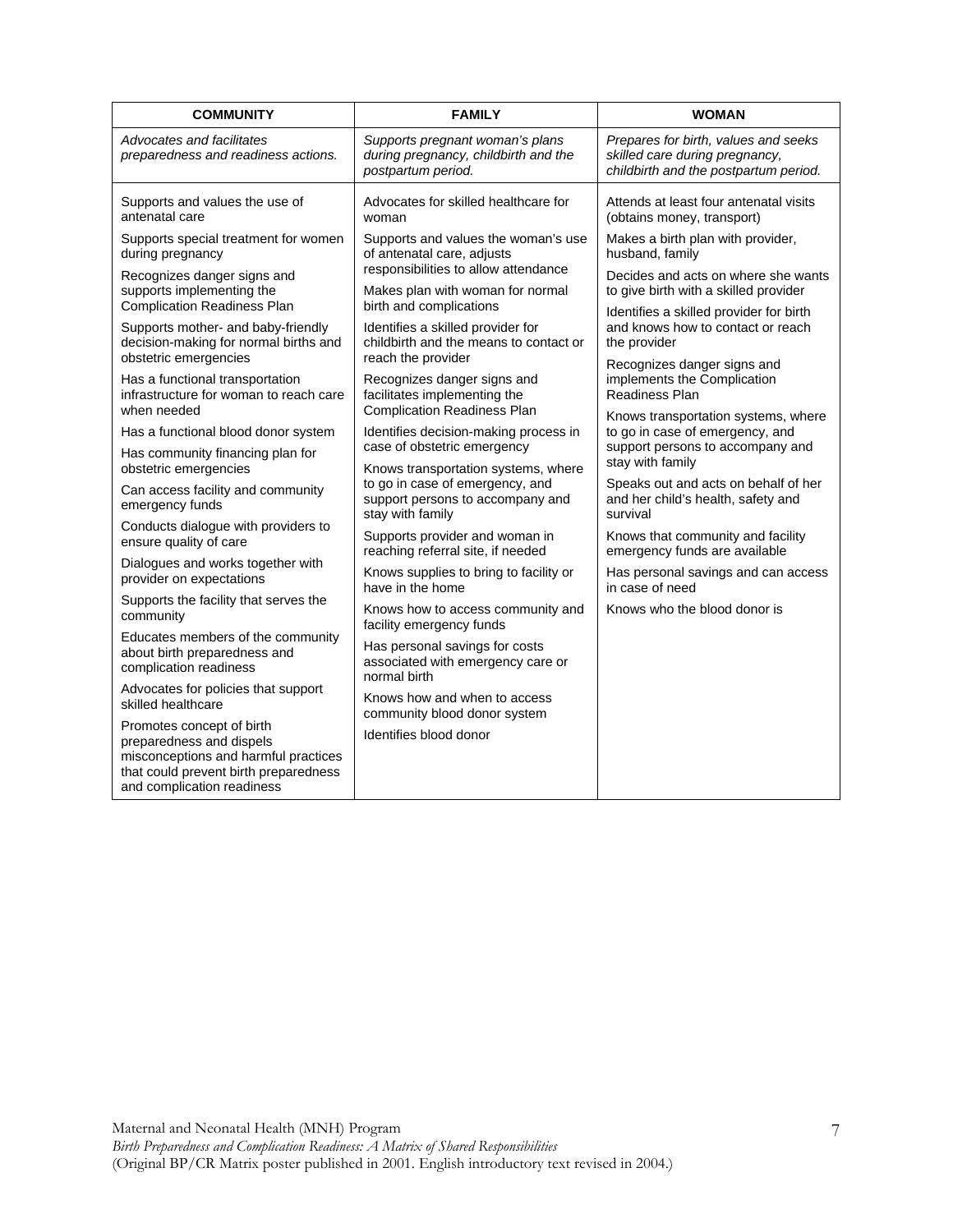## **The BP/CR Matrix: Labor and Childbirth**

| <b>POLICYMAKER</b>                                                                                                                                                                                                                                                                                                                                                                                                                                                                                                                                                                                                                                                                                                                                                                                                                                                                                                                                                                                                                                                                                                                                                                                                                                                                                                                                                                                                 | <b>FACILITY</b>                                                                                                                                                                                                                                                                                                                                                                                                                                                                                                                                                                                                                                                                                                                                   | <b>PROVIDER</b>                                                                                                                                                                                                                                                                                                                                                                                                                                                                                                                                                                                                                                                                                                                                                                                                                                                                                                       |
|--------------------------------------------------------------------------------------------------------------------------------------------------------------------------------------------------------------------------------------------------------------------------------------------------------------------------------------------------------------------------------------------------------------------------------------------------------------------------------------------------------------------------------------------------------------------------------------------------------------------------------------------------------------------------------------------------------------------------------------------------------------------------------------------------------------------------------------------------------------------------------------------------------------------------------------------------------------------------------------------------------------------------------------------------------------------------------------------------------------------------------------------------------------------------------------------------------------------------------------------------------------------------------------------------------------------------------------------------------------------------------------------------------------------|---------------------------------------------------------------------------------------------------------------------------------------------------------------------------------------------------------------------------------------------------------------------------------------------------------------------------------------------------------------------------------------------------------------------------------------------------------------------------------------------------------------------------------------------------------------------------------------------------------------------------------------------------------------------------------------------------------------------------------------------------|-----------------------------------------------------------------------------------------------------------------------------------------------------------------------------------------------------------------------------------------------------------------------------------------------------------------------------------------------------------------------------------------------------------------------------------------------------------------------------------------------------------------------------------------------------------------------------------------------------------------------------------------------------------------------------------------------------------------------------------------------------------------------------------------------------------------------------------------------------------------------------------------------------------------------|
| Creates an environment that supports<br>the survival of pregnant women and<br>newborns.                                                                                                                                                                                                                                                                                                                                                                                                                                                                                                                                                                                                                                                                                                                                                                                                                                                                                                                                                                                                                                                                                                                                                                                                                                                                                                                            | Is equipped, staffed and managed to<br>provide skilled care for the pregnant<br>woman and newborn.                                                                                                                                                                                                                                                                                                                                                                                                                                                                                                                                                                                                                                                | Provides skilled care for normal and<br>complicated pregnancies, births and<br>the postpartum period.                                                                                                                                                                                                                                                                                                                                                                                                                                                                                                                                                                                                                                                                                                                                                                                                                 |
| Promotes improved care during labor<br>and childbirth<br>Ensures that skilled care policies for<br>labor and childbirth are evidence-<br>based, in place and politically<br>endorsed<br>Uses evidence-based information to<br>support systems that routinely update<br>service delivery and cadre-specific<br>guidelines<br>Promotes and facilitates the adoption<br>of evidence-based practices<br>Supports policies for management of<br>complications based on appropriate<br>epidemiological, financial and<br>sociocultural data<br>Ensures that adequate levels of<br>resources (financial, material, human)<br>are dedicated to skilled care at birth<br>and an effective emergency referral<br>system<br>Encourages and facilitates<br>participation in policy-making and<br>resource allocation for safe childbirth<br>and emergency referral services by<br>communities, families, individuals, and<br>advocacy groups<br>Coordinates donor support for<br>improved management of labor and<br>childbirth<br>Ensures that protocols are in place for<br>clinical management, blood donation,<br>anesthesia, surgical interventions,<br>infection prevention and physical<br>infrastructure<br>Advocates birth preparedness and<br>complication readiness through all<br>possible venues (e.g., national<br>campaigns, press conferences,<br>community talks, local coalitions,<br>supportive facilities) | Has essential drugs and equipment<br>Follows infection prevention principles<br>and practices<br>Has appropriate space for birthing<br>Has a functional emergency system,<br>including:<br>• communication<br>• transportation<br>• safe blood supply<br>• emergency funds<br>Has service delivery guidelines on<br>appropriate management of labor and<br>childbirth<br>Has job aids to assist providers in<br>performing labor and childbirth<br>procedures<br>Ensures availability of a skilled<br>provider 24 hours a day, 7 days a<br>week<br>Is gender and culturally sensitive,<br>client-centered and friendly<br>Involves community in quality of care<br>Reviews case management of<br>maternal and neonatal morbidity and<br>mortality | Provides skilled care during labor and<br>childbirth, including:<br>• assessing and monitoring women<br>during labor using the partograph<br>• providing emotional and physical<br>support through labor and childbirth<br>• conducting a clean and safe<br>delivery including active<br>management of 3rd stage of labor<br>• recognizing complications and<br>providing appropriate management<br>• informing woman and family of<br>existence of emergency funds (if<br>available)<br>• referring to higher levels of care<br>when appropriate<br>Supports the community s/he serves<br>Respects community's expectations<br>and works within that setting<br>Educates community about birth<br>preparedness and complication<br>readiness<br>Promotes concept of birth<br>preparedness and dispels<br>misconceptions and harmful practices<br>that could prevent birth preparedness<br>and complication readiness |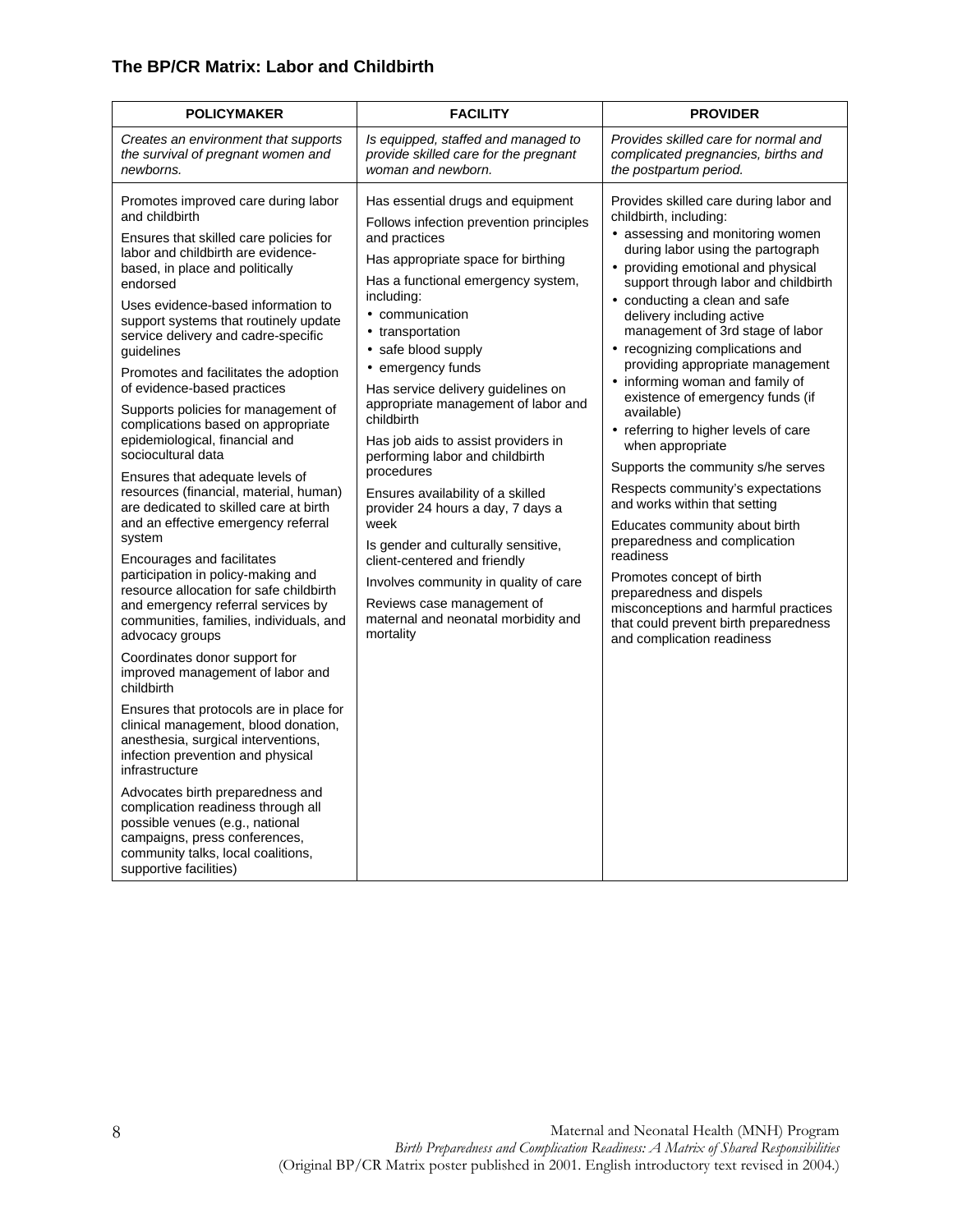| <b>COMMUNITY</b>                                                                                                                                                     | <b>FAMILY</b>                                                                                 | <b>WOMAN</b>                                                                                                    |
|----------------------------------------------------------------------------------------------------------------------------------------------------------------------|-----------------------------------------------------------------------------------------------|-----------------------------------------------------------------------------------------------------------------|
| Advocates and facilitates<br>preparedness and readiness actions.                                                                                                     | Supports pregnant woman's plans<br>during pregnancy, childbirth and the<br>postpartum period. | Prepares for birth, values and seeks<br>skilled care during pregnancy,<br>childbirth and the postpartum period. |
| Supports and values use of skilled<br>provider at childbirth                                                                                                         | Advocates for skilled healthcare for<br>woman                                                 | Chooses provider and place of birth in<br>antenatal period                                                      |
| Supports implementing the woman's<br>Birth Preparedness Plan                                                                                                         | Recognizes normal labor and<br>facilitates implementing Birth                                 | Recognizes normal labor and<br>understands Birth Preparedness Plan                                              |
| Makes sure that the woman is not<br>alone during labor, childbirth and<br>immediate postpartum period                                                                | Preparedness Plan<br>Supports woman in reaching place<br>and provider of choice               | Recognizes danger signs and<br>understands Complication Readiness<br>Plan                                       |
| Supports the woman in reaching<br>place and provider of her choice                                                                                                   | Supports provider and woman in<br>reaching referral site, if needed                           | Knows transportation systems, where<br>to go in case of emergency, and                                          |
| Has a functional blood donor system                                                                                                                                  | Agrees with woman on decision-                                                                | support persons to stay with family                                                                             |
| Recognizes danger signs and<br>supports implementing the                                                                                                             | making process in case of obstetric<br>emergency                                              | Can access community and facility<br>emergency funds                                                            |
| <b>Complication Readiness Plan</b>                                                                                                                                   | Recognizes danger signs and                                                                   | Has personal savings and can access                                                                             |
| Supports mother- and baby-friendly<br>decision-making in case of obstetric                                                                                           | facilitates implementing the<br><b>Complication Readiness Plan</b>                            | in case of need                                                                                                 |
| emergencies                                                                                                                                                          | Discusses with and supports woman's<br>labor and birthing decisions                           |                                                                                                                 |
| Can access facility and community<br>emergency funds                                                                                                                 | Knows transportation systems, where                                                           |                                                                                                                 |
| Supports timely transportation of<br>woman                                                                                                                           | to go in case of emergency, and<br>support persons to stay with family                        |                                                                                                                 |
| Promotes community norms that<br>emphasize priority of transportation                                                                                                | Knows how to access community and<br>facility emergency funds                                 |                                                                                                                 |
| for pregnant women and obstetric<br>emergencies                                                                                                                      | Has personal savings for costs<br>associated with emergency care or                           |                                                                                                                 |
| Dialogues and works together with                                                                                                                                    | normal birth                                                                                  |                                                                                                                 |
| provider on expectations                                                                                                                                             | Purchases necessary drugs or<br>supplies                                                      |                                                                                                                 |
| Supports the facility that serves the<br>community                                                                                                                   | Knows how and when to access                                                                  |                                                                                                                 |
| Advocates for policies that support                                                                                                                                  | community blood donor system                                                                  |                                                                                                                 |
| skilled healthcare                                                                                                                                                   | Identifies blood donor                                                                        |                                                                                                                 |
| Promotes concept of birth<br>preparedness and dispels<br>misconceptions and harmful practices<br>that could prevent birth preparedness<br>and complication readiness |                                                                                               |                                                                                                                 |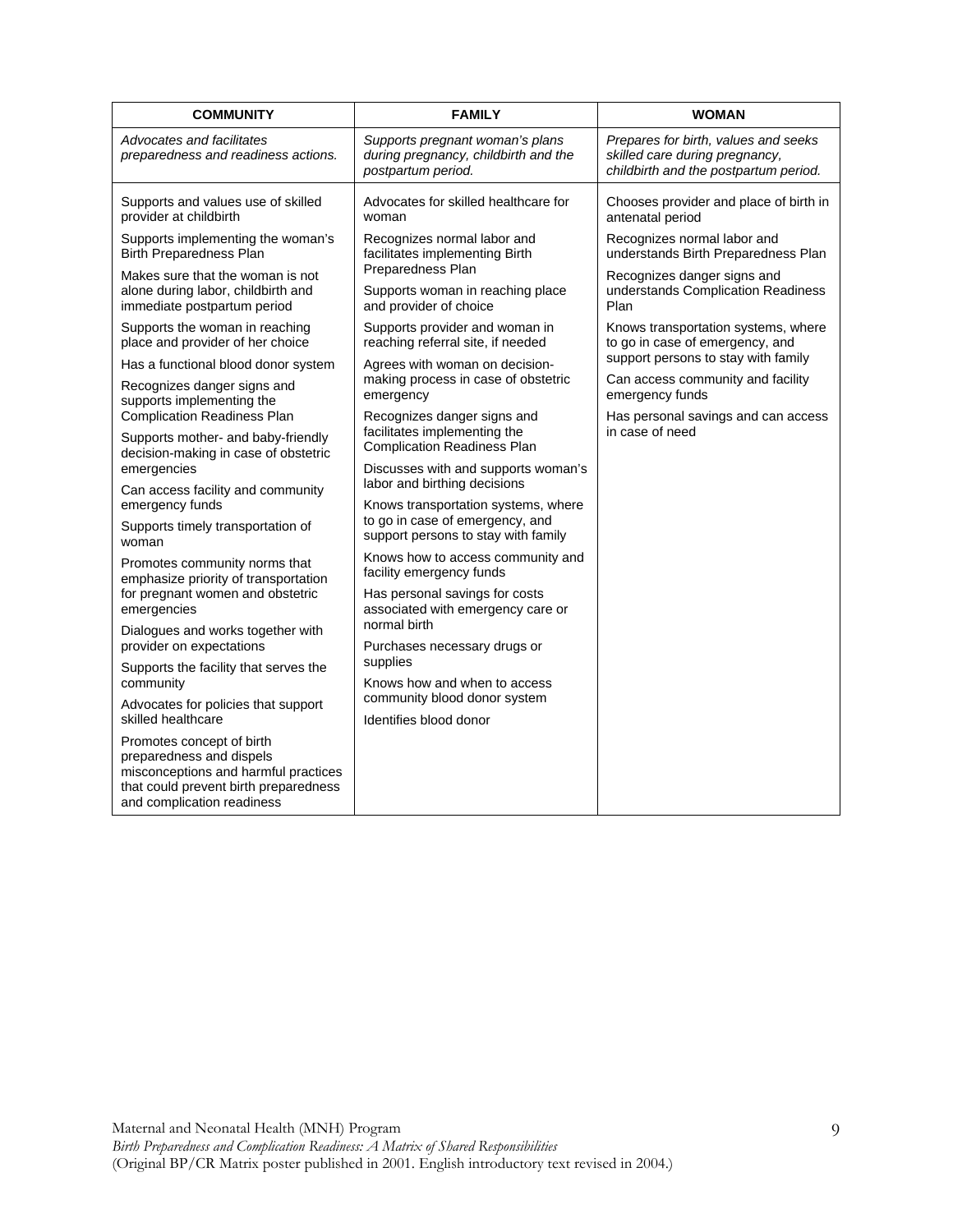## **The BP/CR Matrix: Postpartum and Newborn**

| <b>POLICYMAKER</b>                                                                                                                                                                                                                                                                                                                                                                                                                                                                                                                                                                                                                                                                                                                                                                                                                                                                                                                                                                                                                                                                                                                                                                                                                                                                                                                                                                                                                                                              | <b>FACILITY</b>                                                                                                                                                                                                                                                                                                                                                                                                                                                                                                                                                                                                                                                                                            | <b>PROVIDER</b>                                                                                                                                                                                                                                                                                                                                                                                                                                                                                                                                                                                                                                                                                                                                                                                                                                                                                                                                                                                                                                                                                                                                                                                                                                                                                                          |
|---------------------------------------------------------------------------------------------------------------------------------------------------------------------------------------------------------------------------------------------------------------------------------------------------------------------------------------------------------------------------------------------------------------------------------------------------------------------------------------------------------------------------------------------------------------------------------------------------------------------------------------------------------------------------------------------------------------------------------------------------------------------------------------------------------------------------------------------------------------------------------------------------------------------------------------------------------------------------------------------------------------------------------------------------------------------------------------------------------------------------------------------------------------------------------------------------------------------------------------------------------------------------------------------------------------------------------------------------------------------------------------------------------------------------------------------------------------------------------|------------------------------------------------------------------------------------------------------------------------------------------------------------------------------------------------------------------------------------------------------------------------------------------------------------------------------------------------------------------------------------------------------------------------------------------------------------------------------------------------------------------------------------------------------------------------------------------------------------------------------------------------------------------------------------------------------------|--------------------------------------------------------------------------------------------------------------------------------------------------------------------------------------------------------------------------------------------------------------------------------------------------------------------------------------------------------------------------------------------------------------------------------------------------------------------------------------------------------------------------------------------------------------------------------------------------------------------------------------------------------------------------------------------------------------------------------------------------------------------------------------------------------------------------------------------------------------------------------------------------------------------------------------------------------------------------------------------------------------------------------------------------------------------------------------------------------------------------------------------------------------------------------------------------------------------------------------------------------------------------------------------------------------------------|
| Creates an environment that supports<br>the survival of pregnant women and<br>newborns.                                                                                                                                                                                                                                                                                                                                                                                                                                                                                                                                                                                                                                                                                                                                                                                                                                                                                                                                                                                                                                                                                                                                                                                                                                                                                                                                                                                         | Is equipped, staffed and managed to<br>provide skilled care for the pregnant<br>woman and newborn.                                                                                                                                                                                                                                                                                                                                                                                                                                                                                                                                                                                                         | Provides skilled care for normal and<br>complicated pregnancies, births and<br>the postpartum period.                                                                                                                                                                                                                                                                                                                                                                                                                                                                                                                                                                                                                                                                                                                                                                                                                                                                                                                                                                                                                                                                                                                                                                                                                    |
| Promotes improved postpartum and<br>newborn care<br>Ensures that skilled postpartum and<br>newborn care policies are evidence-<br>based, in place and politically<br>endorsed<br>Uses evidence-based information to<br>support systems that routinely update<br>service delivery and cadre-specific<br>guidelines<br>Promotes and facilitates the adoption<br>of evidence-based practices<br>Supports policies for management of<br>postpartum and newborn<br>complications using appropriate<br>epidemiological, financial, and<br>sociocultural data<br>Ensures adequate levels of resources<br>(financial, material, human) are<br>dedicated to supporting the skilled<br>management of postpartum and<br>newborn care and the effectiveness of<br>an emergency referral system<br>Encourages and facilitates<br>participation in policy-making and<br>resource allocation for safe childbirth<br>and emergency referral services by<br>communities, families, individuals and<br>advocacy groups<br>Coordinates donor support for<br>improved postpartum and newborn<br>care<br>Ensures that protocols are in place for<br>clinical management, blood donation,<br>anesthesia, surgical interventions,<br>infection prevention and physical<br>infrastructure<br>Advocates birth preparedness and<br>complication readiness through all<br>possible venues (e.g., national<br>campaigns, press conferences,<br>community talks, local coalitions,<br>supportive facilities) | Has essential drugs and equipment<br>Follows infection prevention principles<br>and practices<br>Has a functional emergency system,<br>including:<br>• communication<br>• transportation<br>• safe blood supply<br>• emergency funds<br>Has service delivery guidelines on<br>care of newborn and mother<br>postpartum<br>Has job aids to assist providers in<br>performing appropriate postpartum<br>and newborn care<br>Ensures availability of a skilled<br>provider 24 hours a day, 7 days a<br>week<br>Is gender and culturally sensitive,<br>client-centered and friendly<br>Involves community in quality of care<br>Reviews case management of<br>maternal and neonatal morbidity and<br>mortality | Provides skilled newborn and<br>postpartum care, including:<br>• recognizing complications in the<br>newborn and postpartum woman<br>and providing appropriate<br>management<br>• promoting health and preventing<br>disease in the woman, including:<br>- provision of iron/folate and<br>tetanus toxoid<br>- vitamin A and iodine in areas of<br>deficiencies<br>- encouraging use of impregnated<br>bednets for the woman and<br>newborn in areas of malaria<br>prevalence<br>- provision of contraceptive<br>counseling and services<br>• promoting health and preventing<br>disease in the newborn, including:<br>- thermal protection<br>- promotion of breastfeeding<br>$-$ eye care<br>- cord care<br>- vaccinations<br>• providing appropriate counseling<br>and education for the woman and<br>family about danger signs and self-<br>care for the postpartum woman and<br>newborn<br>• informing woman and family of<br>existence of emergency funds<br>• referring to higher levels of care<br>when appropriate<br>Supports the community s/he serves<br>Respects community's expectations<br>and works within that setting<br>Educates community about<br>complication readiness<br>Promotes concept of and dispels<br>misconceptions and harmful practices<br>that could prevent complication<br>readiness |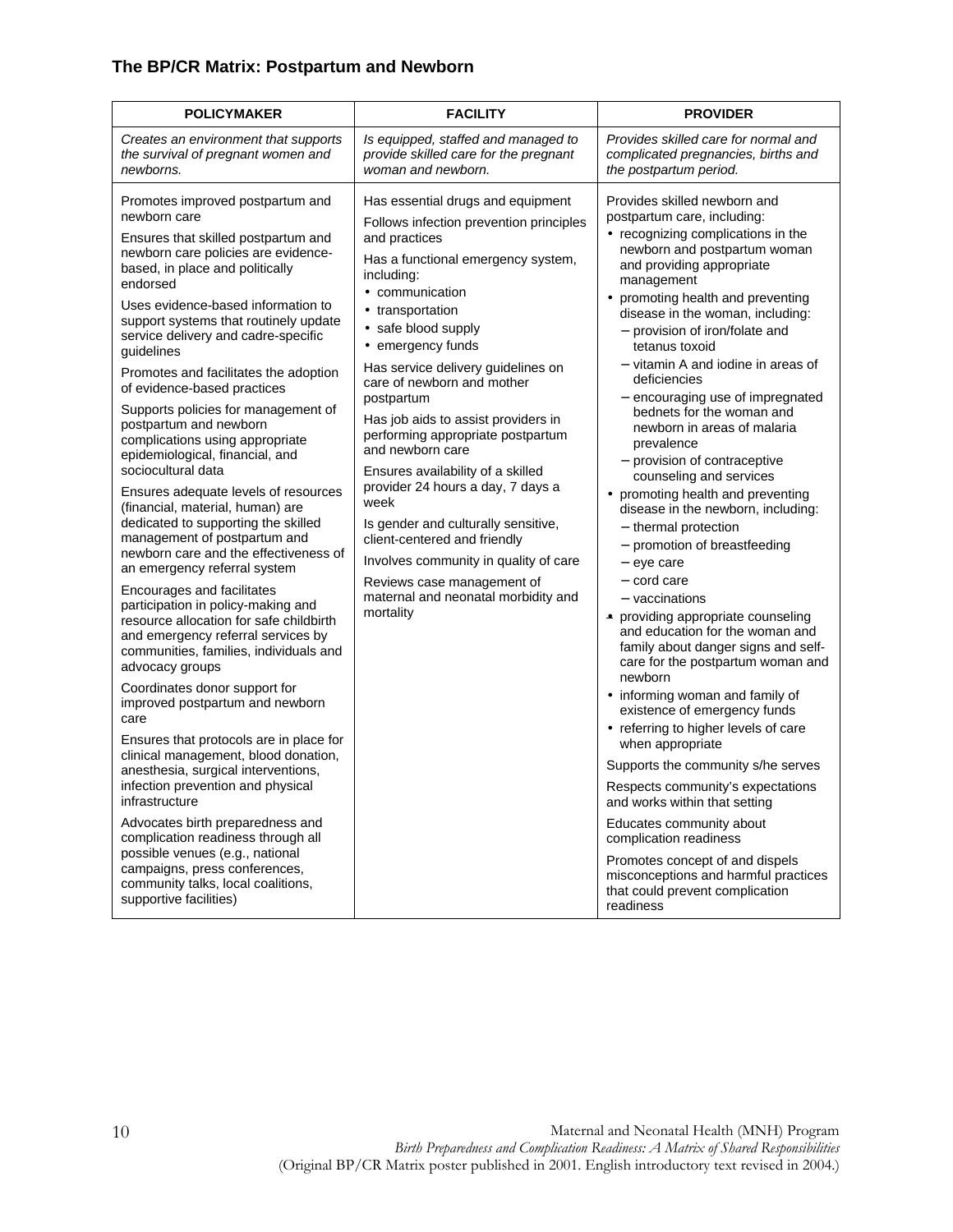| <b>COMMUNITY</b>                                                                                                                                                                                                                                                                                                                                                                                                                                                                                                                                                                                                                                                                                                                                                                                                                                                                                                                                                | <b>FAMILY</b>                                                                                                                                                                                                                                                                                                                                                                                                                                                                                                                                                                                                                                                                                                                                                                                                                                                                                                                       | <b>WOMAN</b>                                                                                                                                                                                                                                                                                                                                                                                                                                                                                                                          |
|-----------------------------------------------------------------------------------------------------------------------------------------------------------------------------------------------------------------------------------------------------------------------------------------------------------------------------------------------------------------------------------------------------------------------------------------------------------------------------------------------------------------------------------------------------------------------------------------------------------------------------------------------------------------------------------------------------------------------------------------------------------------------------------------------------------------------------------------------------------------------------------------------------------------------------------------------------------------|-------------------------------------------------------------------------------------------------------------------------------------------------------------------------------------------------------------------------------------------------------------------------------------------------------------------------------------------------------------------------------------------------------------------------------------------------------------------------------------------------------------------------------------------------------------------------------------------------------------------------------------------------------------------------------------------------------------------------------------------------------------------------------------------------------------------------------------------------------------------------------------------------------------------------------------|---------------------------------------------------------------------------------------------------------------------------------------------------------------------------------------------------------------------------------------------------------------------------------------------------------------------------------------------------------------------------------------------------------------------------------------------------------------------------------------------------------------------------------------|
| Advocates and facilitates<br>preparedness and readiness actions.                                                                                                                                                                                                                                                                                                                                                                                                                                                                                                                                                                                                                                                                                                                                                                                                                                                                                                | Supports pregnant woman's plans<br>during pregnancy, childbirth and the<br>postpartum period.                                                                                                                                                                                                                                                                                                                                                                                                                                                                                                                                                                                                                                                                                                                                                                                                                                       | Prepares for birth, values and seeks<br>skilled care during pregnancy,<br>childbirth and the postpartum period.                                                                                                                                                                                                                                                                                                                                                                                                                       |
| Supports and values women's use of<br>postpartum and newborn care<br>Supports and values use of skilled<br>provider during postpartum period<br>Supports appropriate and healthy<br>norms for women and newborns<br>during the postpartum period<br>Makes sure that the woman is not<br>alone during the postpartum period<br>Recognizes danger signs and<br>supports implementing the<br><b>Complication Readiness Plan</b><br>Supports mother- and baby-friendly<br>decision-making in case of newborn<br>emergencies<br>Supports timely transportation of<br>woman and newborn to referral site, if<br>needed<br>Has a functional blood donor system<br>Can access facility and community<br>emergency funds<br>Dialogues and works together with<br>provider on expectations<br>Supports the facility that serves the<br>community<br>Educates community members about<br>complication readiness<br>Advocates for policies to support<br>skilled healthcare | Advocates for skilled healthcare for<br>woman<br>Supports the woman's use of<br>postpartum and newborn care,<br>adjusts responsibilities to allow her<br>attendance<br>Recognizes complication signs and<br>facilitates implementing the<br><b>Complication Readiness Plan</b><br>Agrees with woman on decision-<br>making process in case of postpartum<br>or newborn emergency<br>Knows transportation systems, where<br>to go in case of emergency, and<br>support persons to stay with family<br>Supports provider, woman and<br>newborn in reaching referral site, if<br>needed<br>Knows how to access community and<br>facility emergency funds<br>Has personal savings for costs<br>associated with postpartum and<br>newborn care<br>Purchases drugs or supplies needed<br>for normal or emergency postpartum<br>and newborn care<br>Knows how and when to access<br>community blood donor system<br>Identifies blood donor | Seeks postpartum and newborn care<br>at least twice-at 6 days and at 6<br>weeks postpartum (obtains money,<br>transport)<br>Recognizes danger signs and<br>implements the Complication<br>Readiness Plan<br>Speaks out and acts on behalf of her<br>and her child's health, safety and<br>survival<br>Knows transportation systems, where<br>to go in case of emergency, and<br>support persons to stay with family<br>Can access community and facility<br>emergency funds<br>Has personal savings and can access<br>in case of need |
| Promotes concept of and dispels<br>misconceptions and harmful practices<br>that could prevent complication<br>readiness                                                                                                                                                                                                                                                                                                                                                                                                                                                                                                                                                                                                                                                                                                                                                                                                                                         |                                                                                                                                                                                                                                                                                                                                                                                                                                                                                                                                                                                                                                                                                                                                                                                                                                                                                                                                     |                                                                                                                                                                                                                                                                                                                                                                                                                                                                                                                                       |